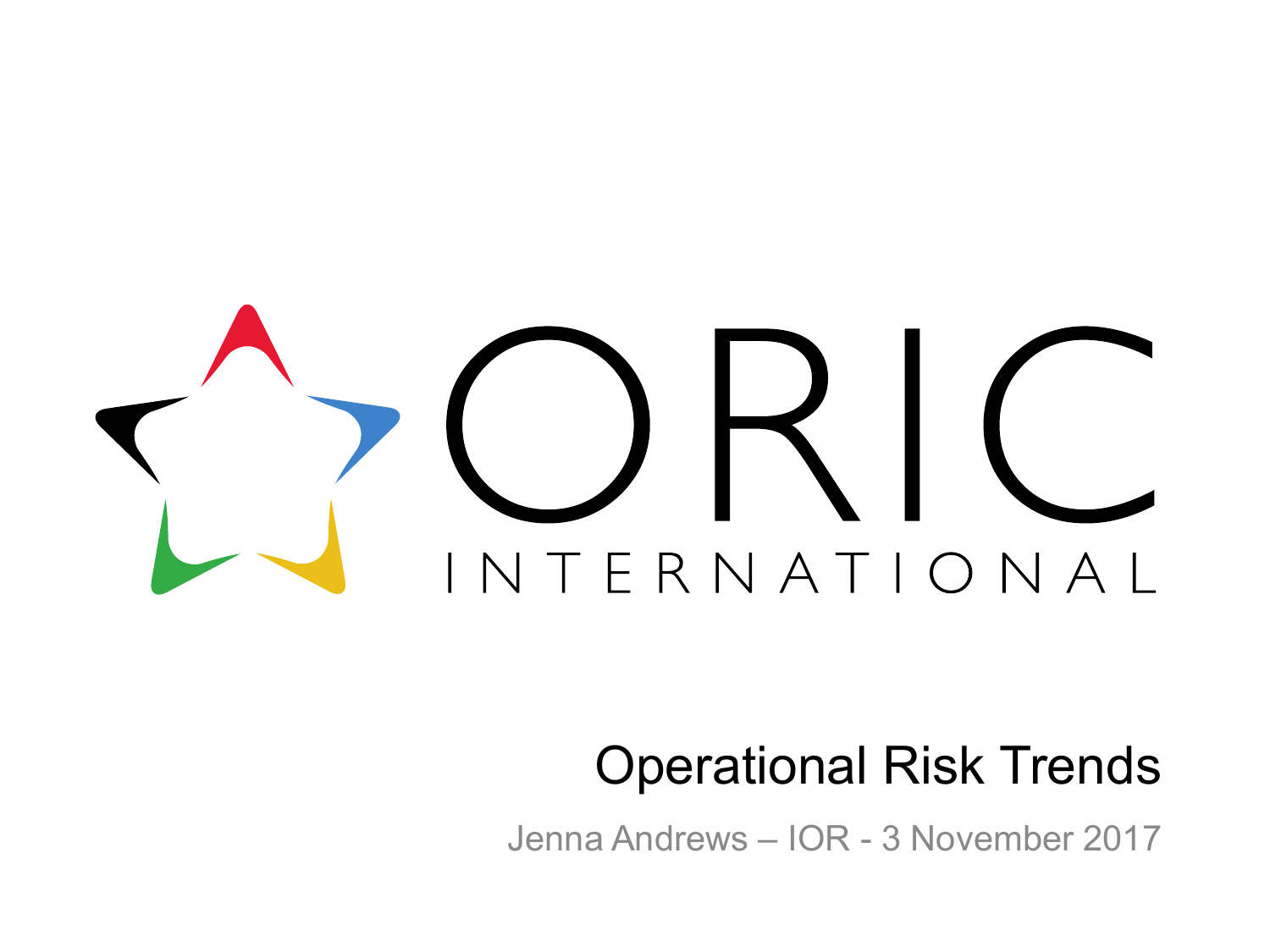

### **Today's agenda**

- Introduction
- Who are ORIC International?
- The value of risk events
- Operational risk trends
- Stay in touch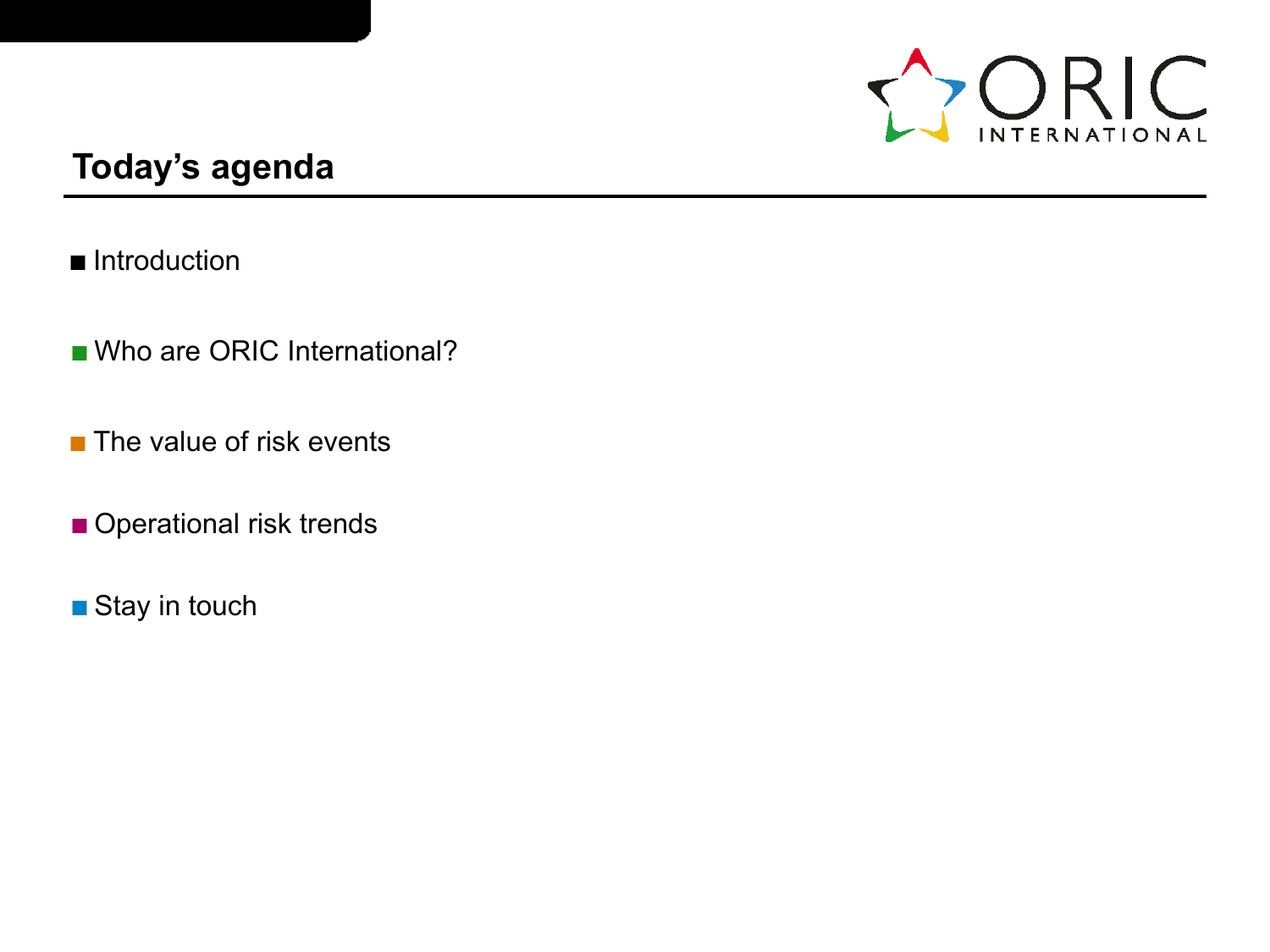

#### **Introduction**

- Operational risk manager
- 10+ years in the insurance industry
- 7+ in operational risk management
- Experience in designing and implementing operational risk event capture processes
- Led on scenario analysis and emerging risk and work streams
- Experience in validating risk events from over 40 insurance and asset management firms, for use in the consortium.

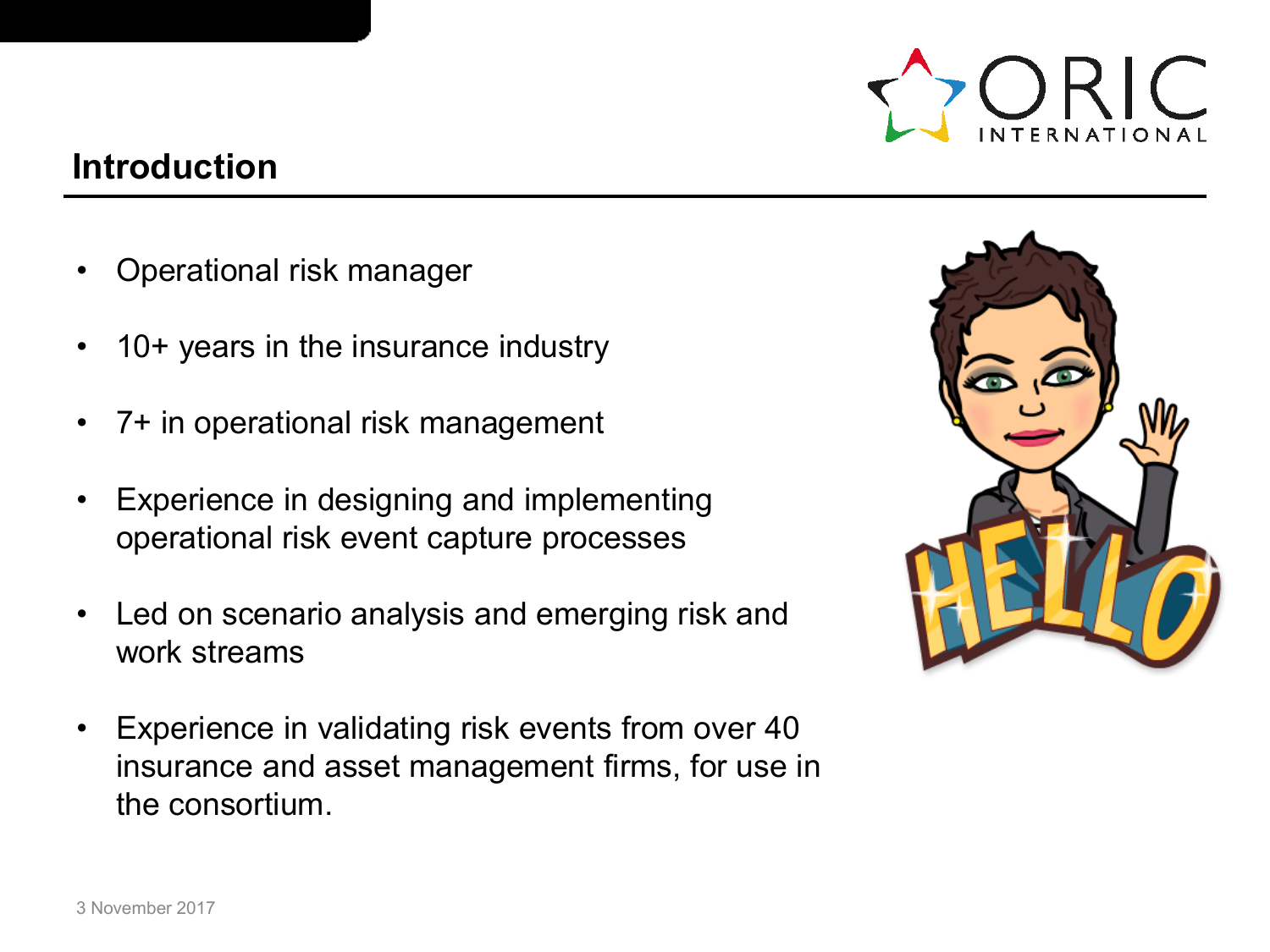

#### **Who are ORIC International?**

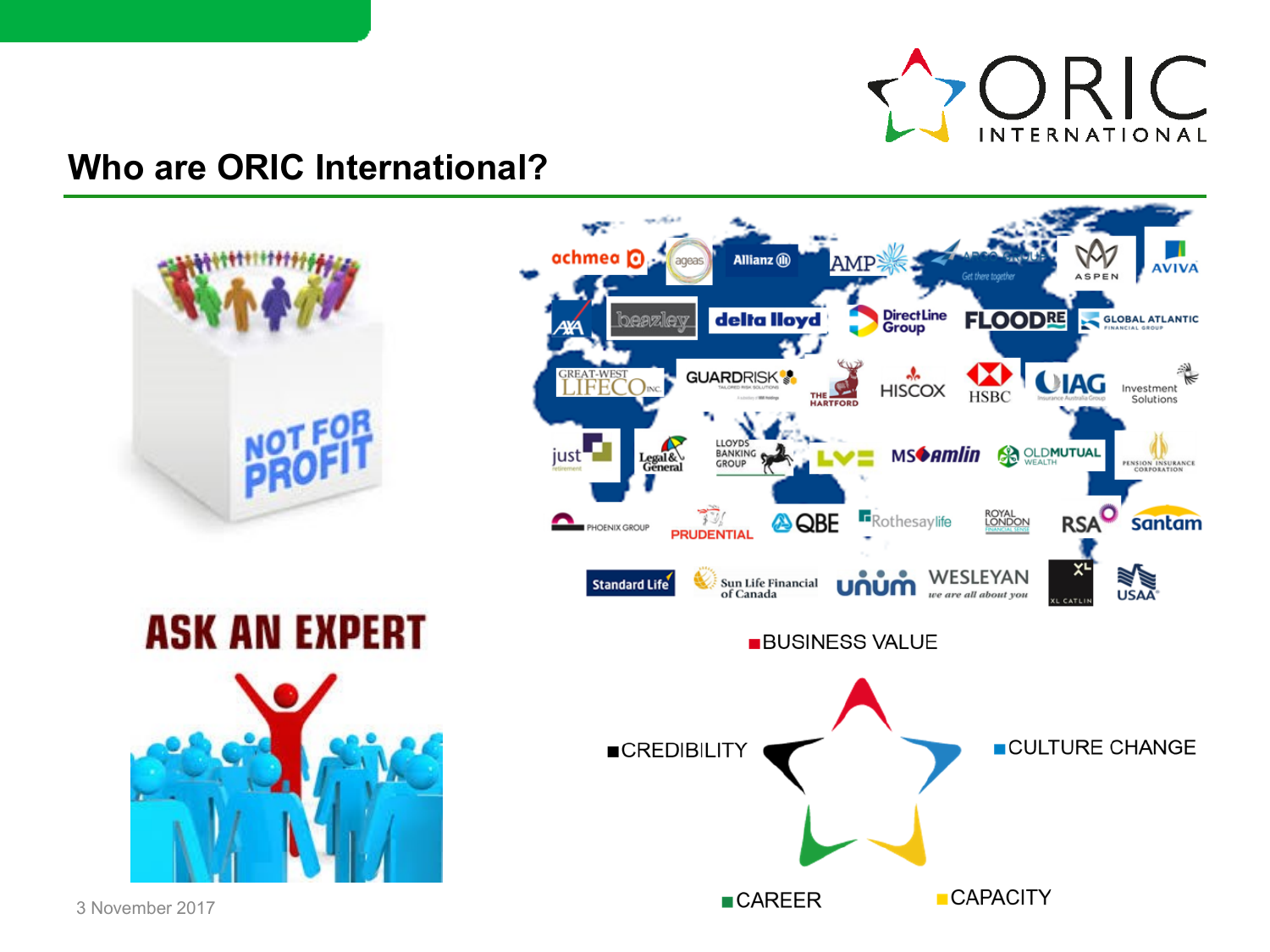

# The value of risk events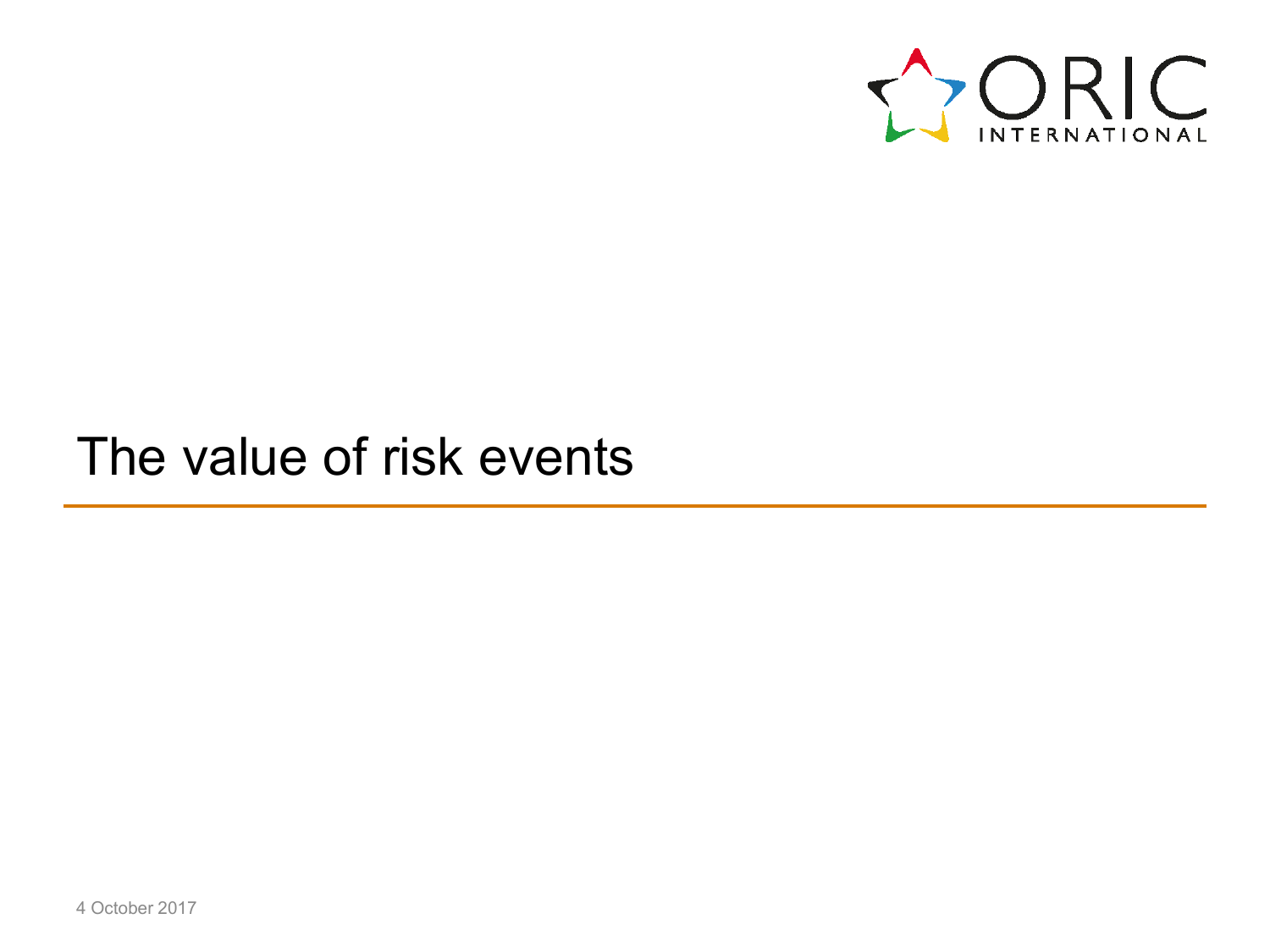

#### **The value of risk events**

- The insurance sector endures large losses each year from operational risk events
- In addition to the impact to the P&L, capital reserves need to be set aside to cover the risk events
- Organisations which place a strong focus on risk event reporting, analysis and learning can actively reduce operational risk losses

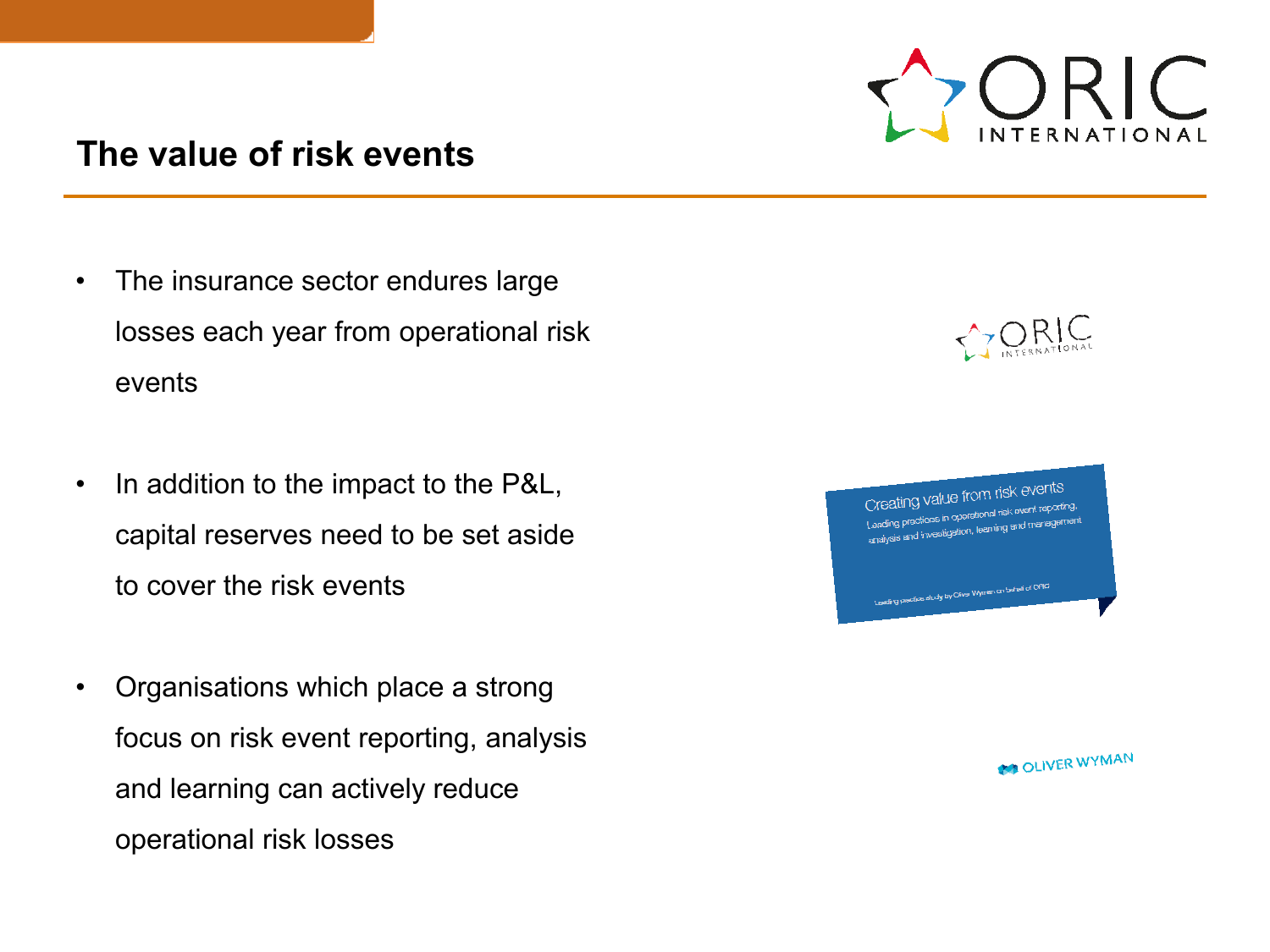

#### **The value of risk events**

- Such organisations typically exhibit the following characteristics:
	- An open culture
	- Undertake analysis of the root causes
	- A disciplined approach to deciding on management actions
	- Continuous improvement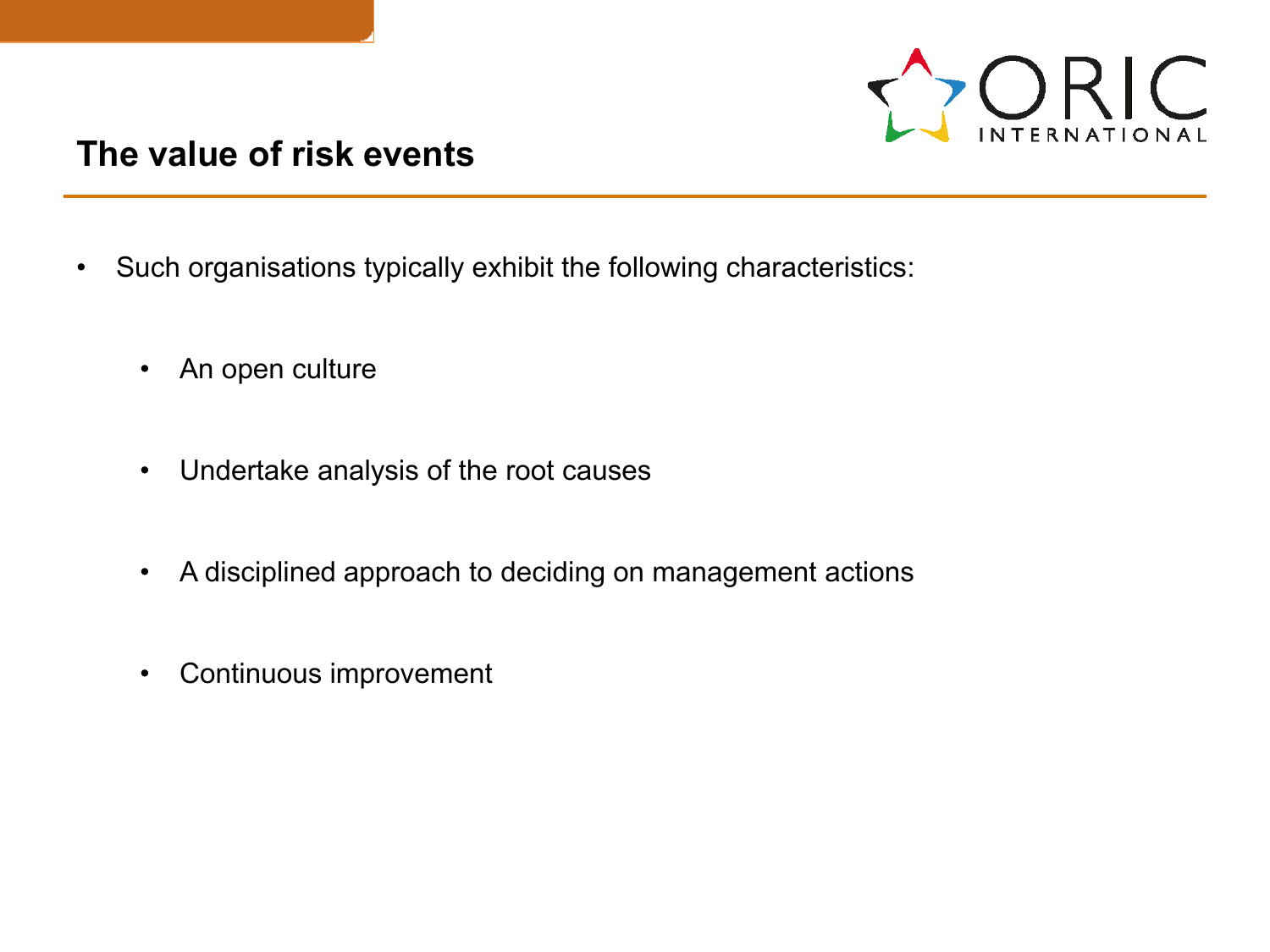

#### **Enhancing Internal Processes**

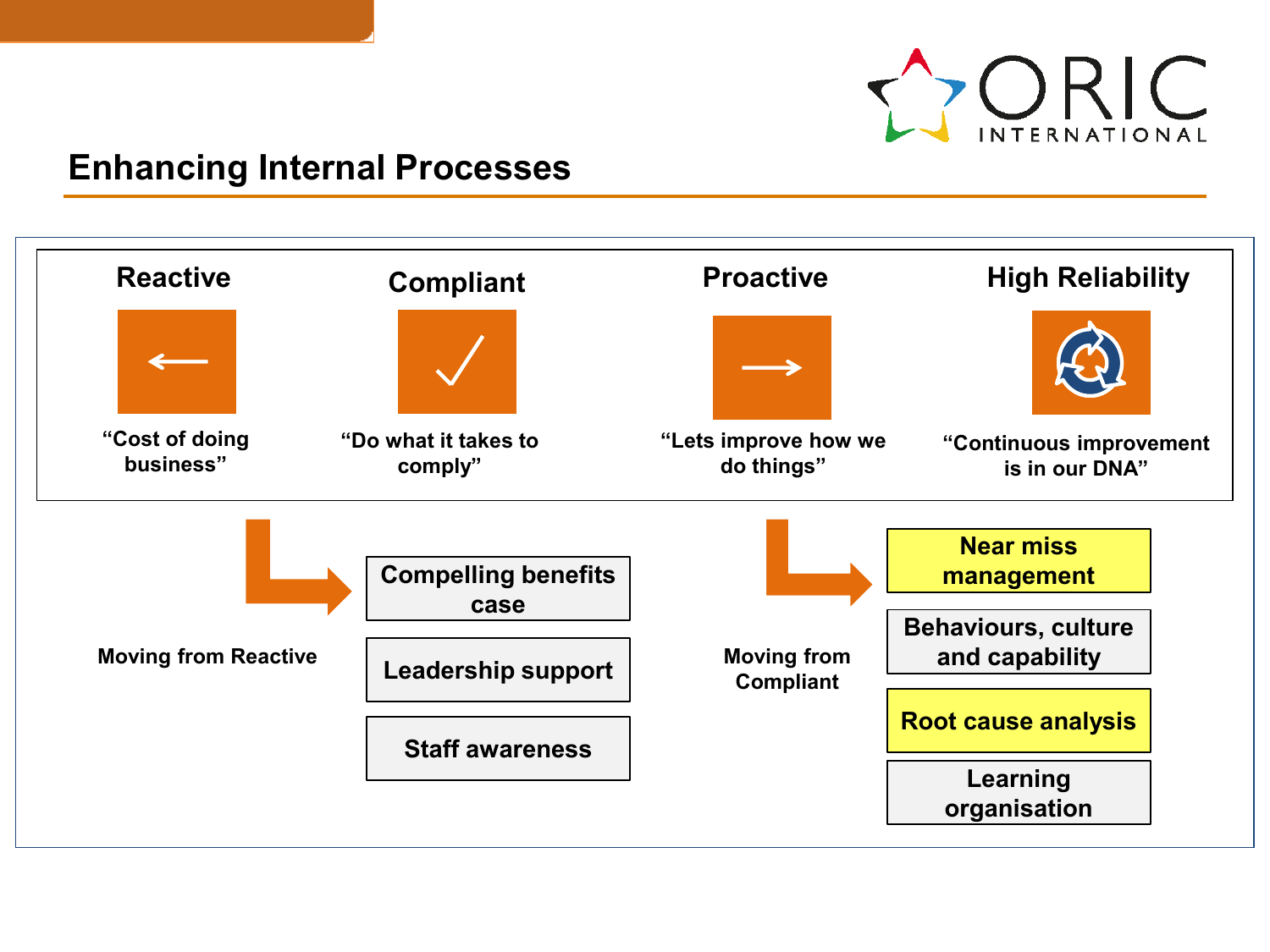

# Operational risk trends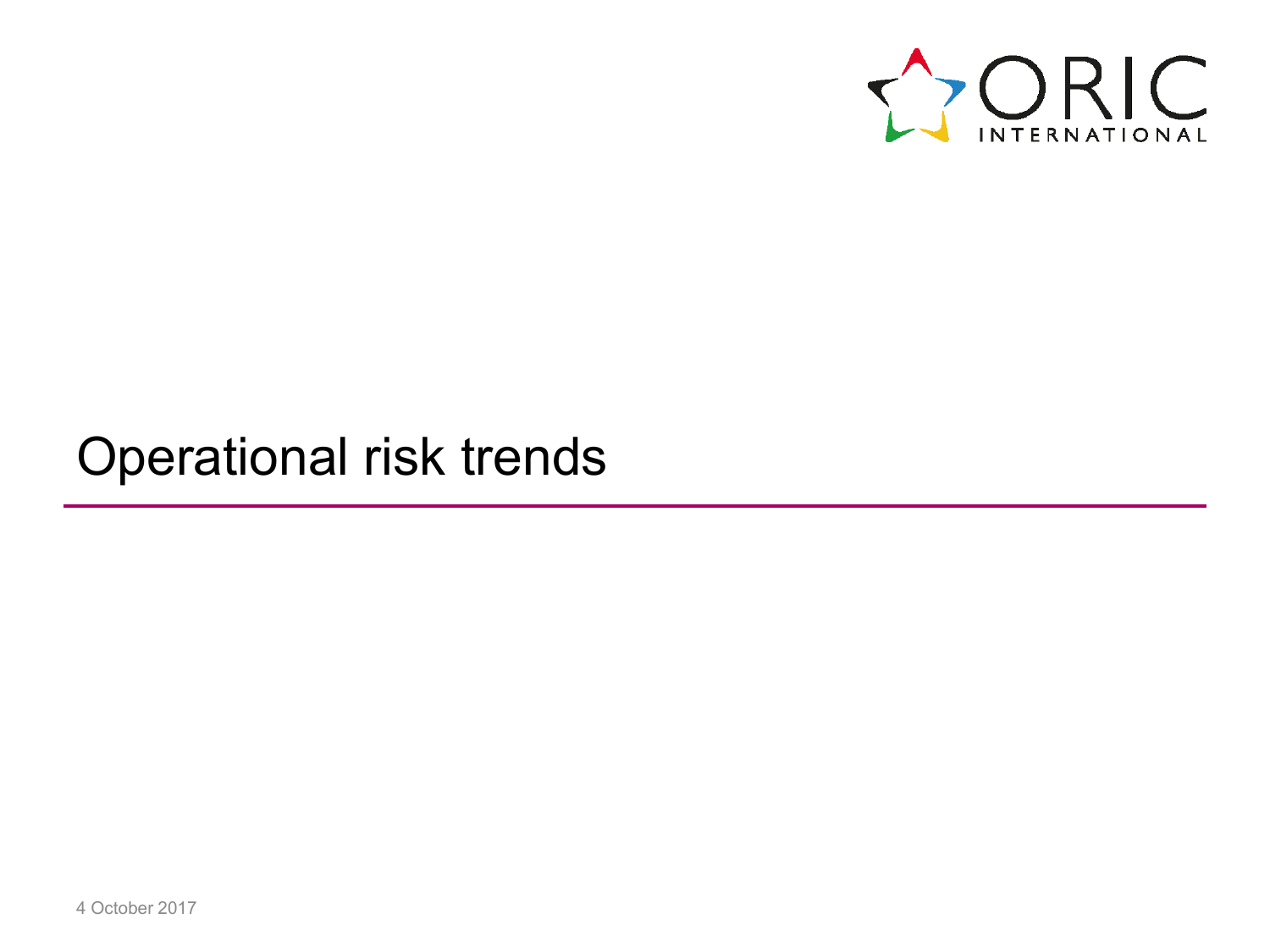

## **Frequency**

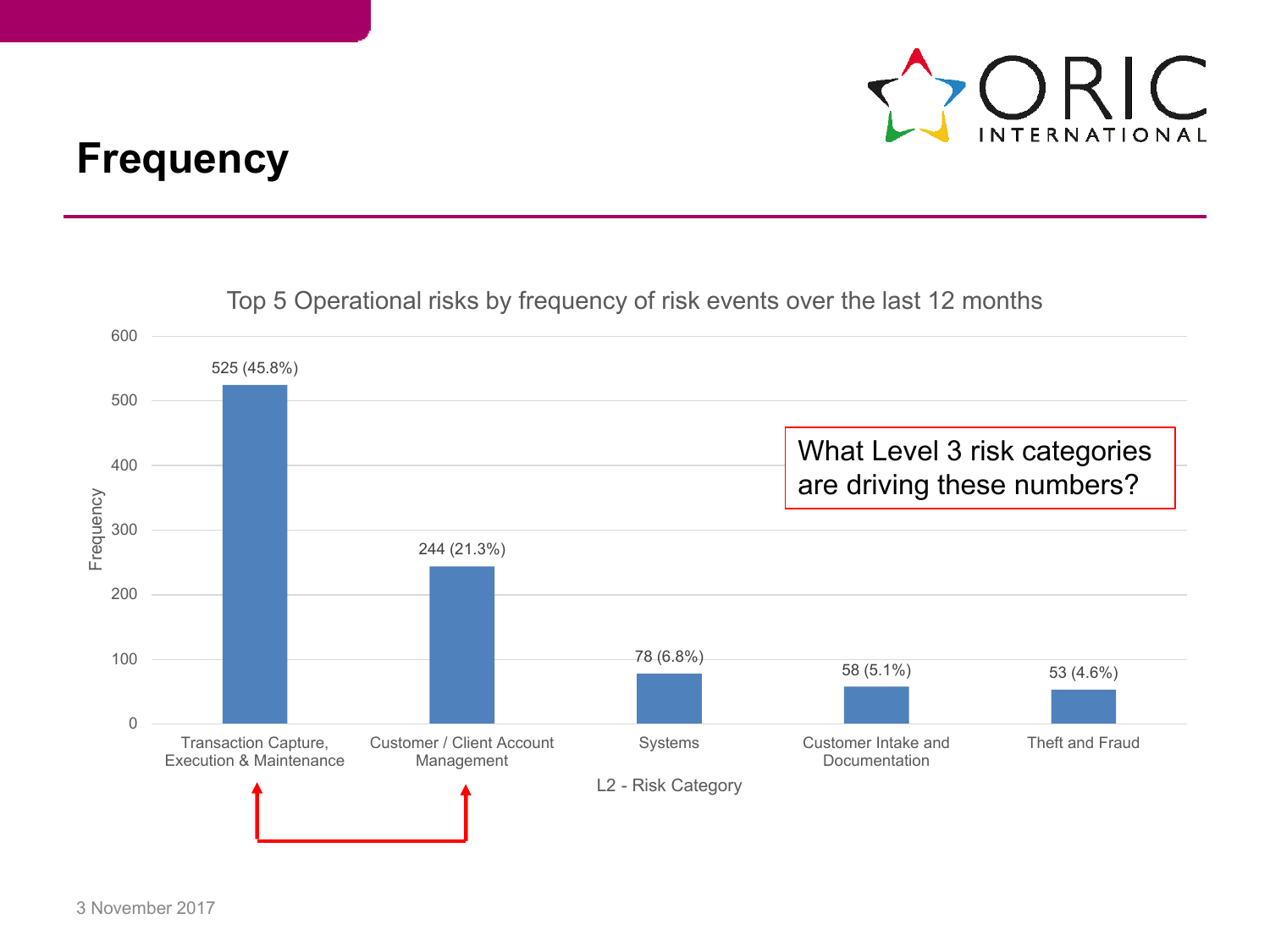

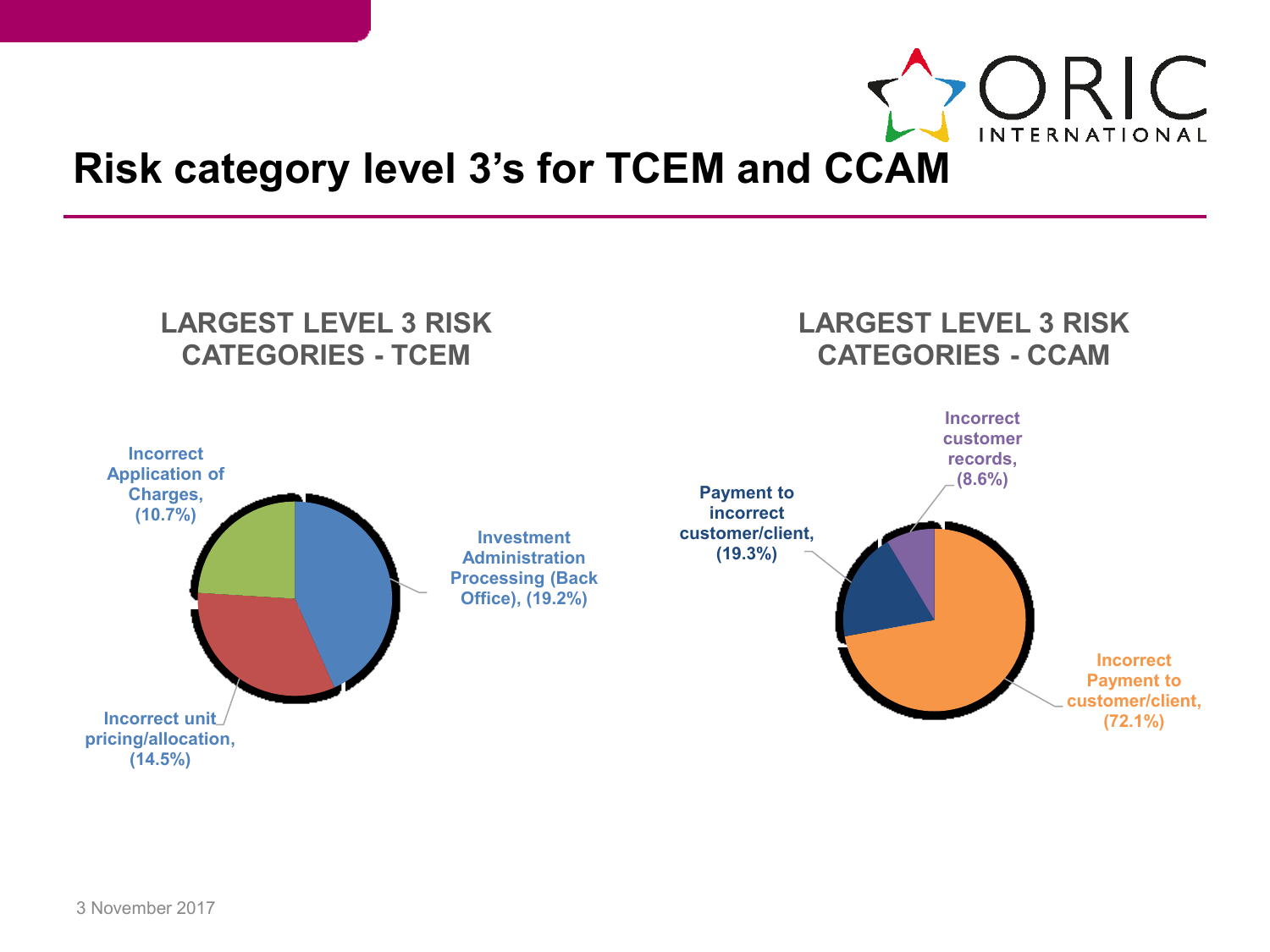

## **Severity**



#### Top 5 Operational Risks by severity of risk events over the last 12 months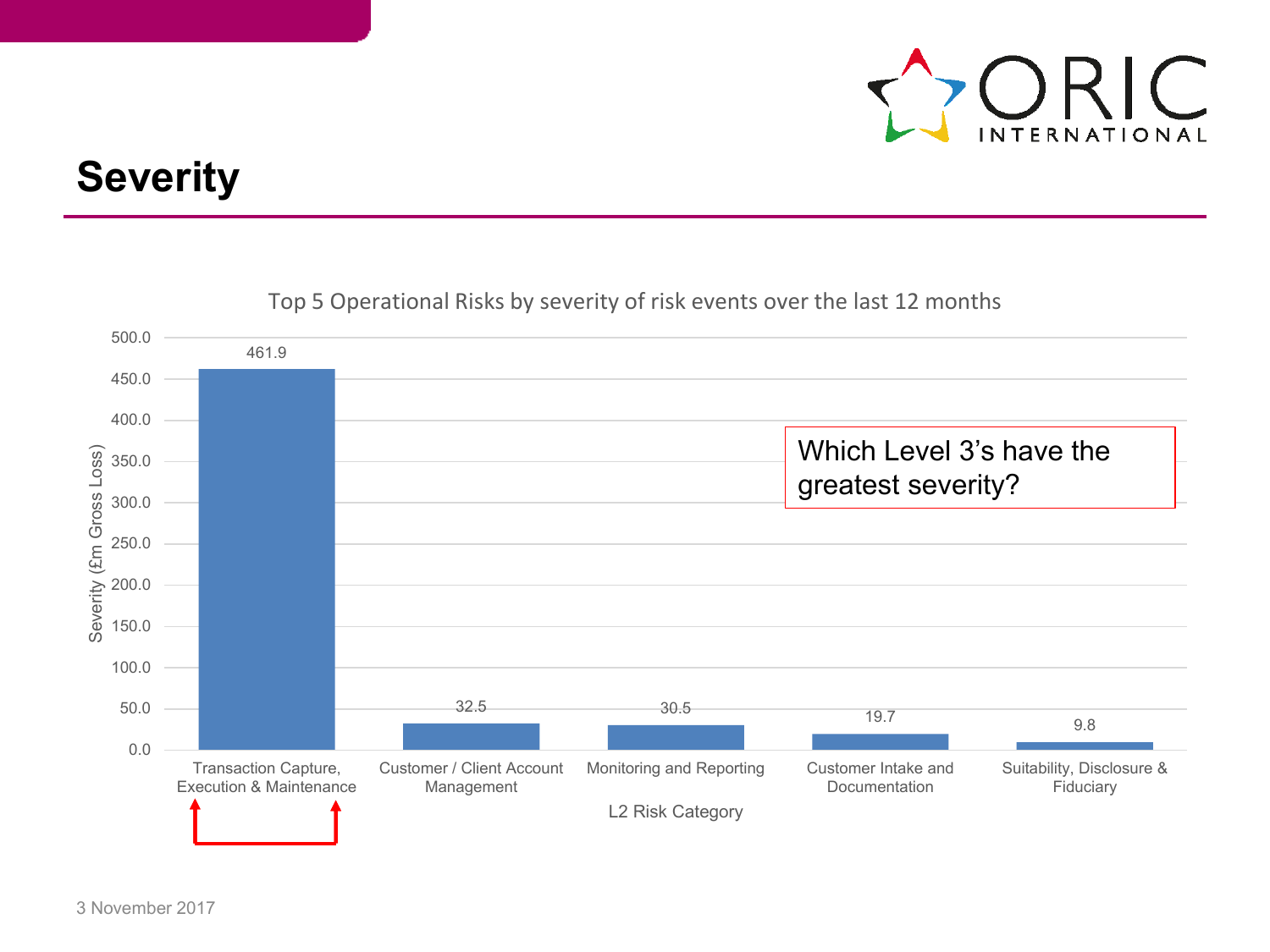

2.9

## **Risk event type level 3's for TCEM**

#### Highest Severity Risk Category Level 3's (Em Gross Loss)

#### **Highest Severity Risk Category Level 3's** (Em Average Loss)





Transaction System Error

**Average Risk Category Level 3 Gross Loss: £10.2m**

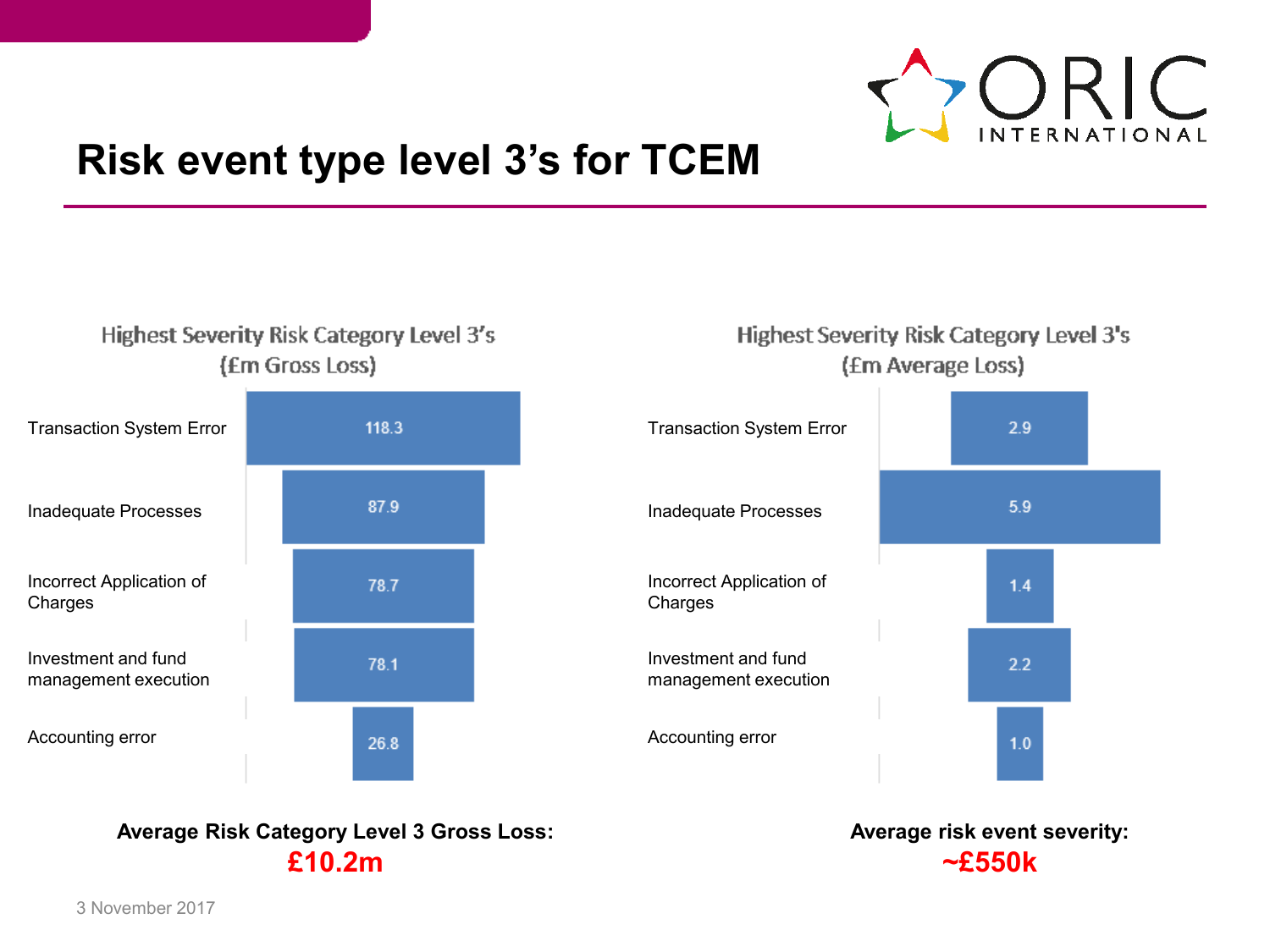

## **Significant changes in frequency over 12 months**

#### Increases

| <b>Risk Category Level 2</b>                 | Q2 2017 - Q3 2016 | $Q22016 - Q32015$ | % Change |
|----------------------------------------------|-------------------|-------------------|----------|
| Diversity & Discrimination                   | 5                 |                   | 500.00   |
| <b>Systems Security</b>                      | 4                 | $\mathcal{P}$     | 200.00   |
| Transaction Capture, Execution & Maintenance | 525               | 361               | 145.43   |
| <b>Product Flaws</b>                         | 22                | 18                | 122.22   |
| <b>Vendors &amp; Suppliers</b>               | 43                | 38                | 113.16   |

#### **Decreases**

| <b>Risk Category Level 2</b>                 | $Q22017 - Q32016$ | $Q22016 - Q32015$ | % Change |
|----------------------------------------------|-------------------|-------------------|----------|
| <b>Improper Business or Market Practices</b> | 9                 | 40                | -77.50   |
| <b>Unauthorised Activity</b>                 | 3                 | 8                 | -62.50   |
| Selection, Sponsorship & Exposure            | 2                 | 5                 | -60.00   |
| <b>Employee Relations</b>                    | 5                 | 10                | -50.00   |
| Disasters and Other Events                   | $\overline{4}$    |                   | -42.86   |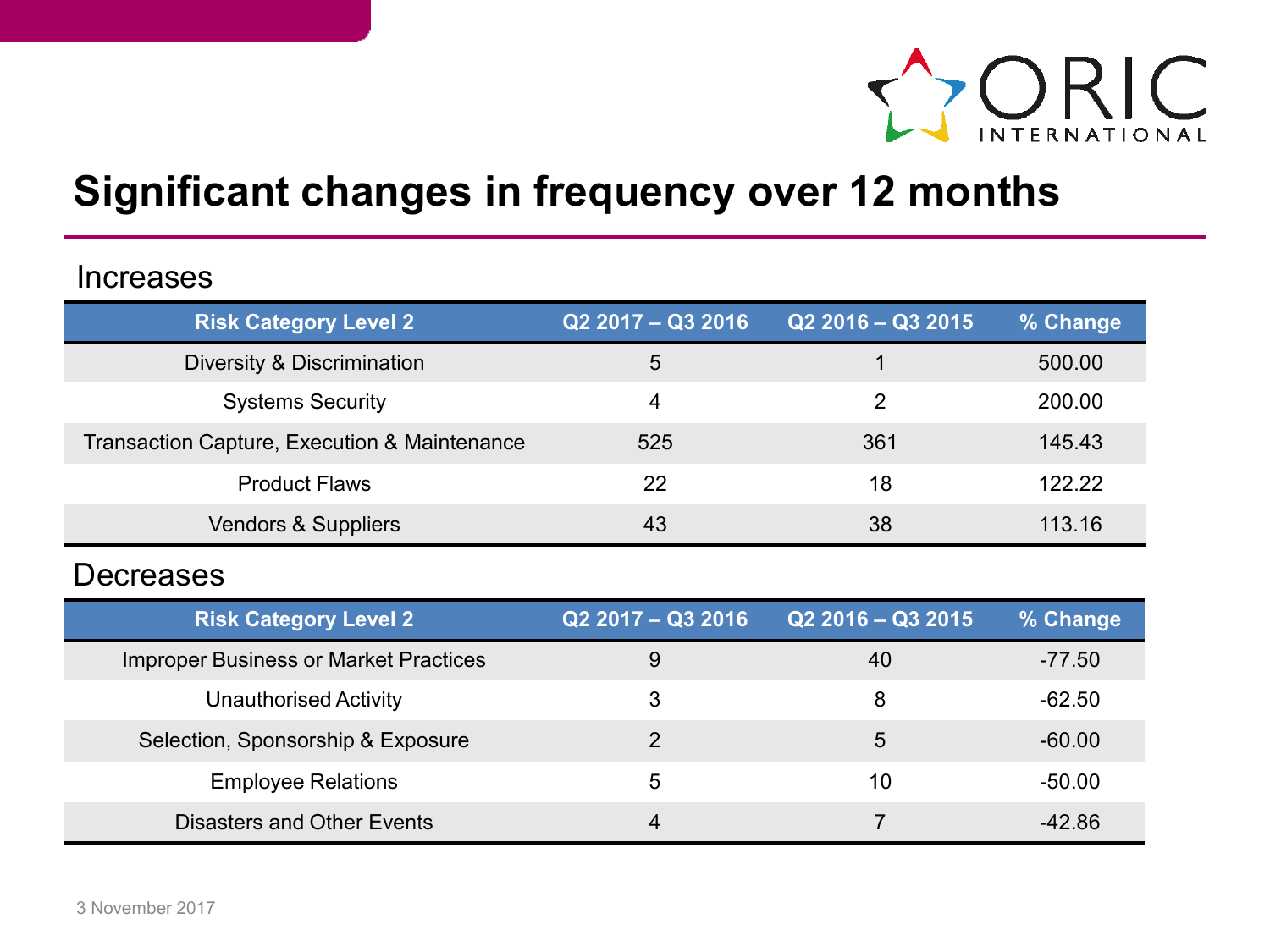

## **Frequency changes over the last 5 years**

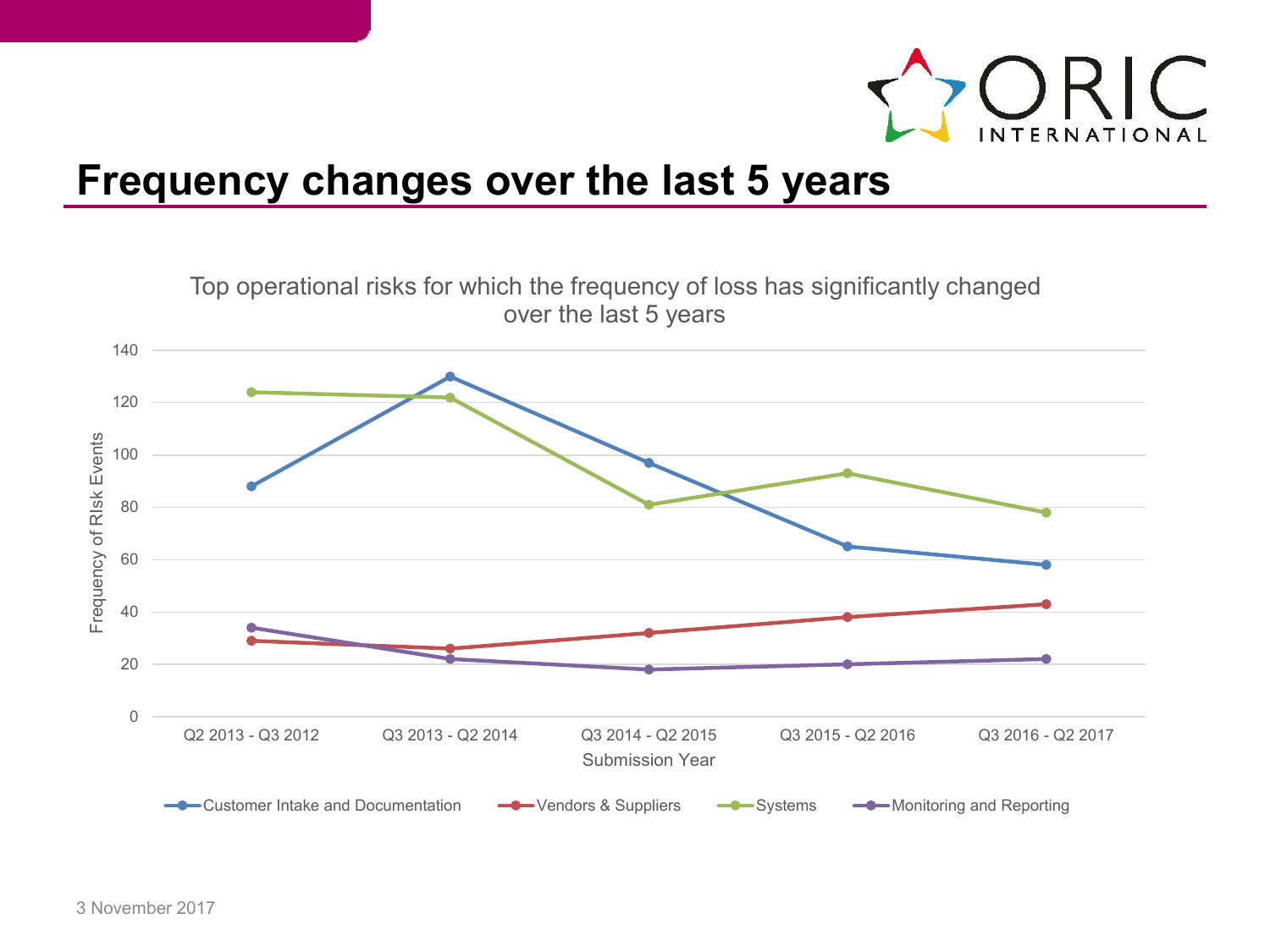

## **Significant changes in severity over the last 12 months**

#### **Increases**

| <b>Risk Category Level 2</b>                 | Q2 2017 - Q3 2016 | $Q2$ 2016 - Q3 2015 | % Change |
|----------------------------------------------|-------------------|---------------------|----------|
| Monitoring & Reporting                       | £30.5m            | £0.4m               | 7226.55  |
| <b>Systems Security</b>                      | £38.5k            | £15.3k              | 252.10   |
| Transaction Capture, Execution & Maintenance | £461.9m           | £230.8m             | 200.10   |
| <b>Vendors &amp; Suppliers</b>               | £9.6m             | £5.1m               | 185.59   |
| Suitability, Disclosure & Fiduciary          | £9.8m             | £7.3m               | 132.84   |
| <b>Decreases</b>                             |                   |                     |          |
| <b>Risk Category Level 2</b>                 | Q2 2017 - Q3 2016 | Q2 2016 - Q3 2015   | % Change |
| <b>Unauthorised Activity</b>                 | £0.1m             | £2.1m               | $-95.14$ |
| Disasters and other events                   | £0.2m             | £3.8m               | $-94.55$ |
| Selection, Sponsorship & Exposure            | £0.5m             | £7.9m               | $-93.59$ |
| <b>Employee Relations</b>                    | £0.2m             | £1.8m               | $-88.73$ |
| <b>Customer / Client Account Management</b>  | £32.5m            | £95.4m              | $-65.89$ |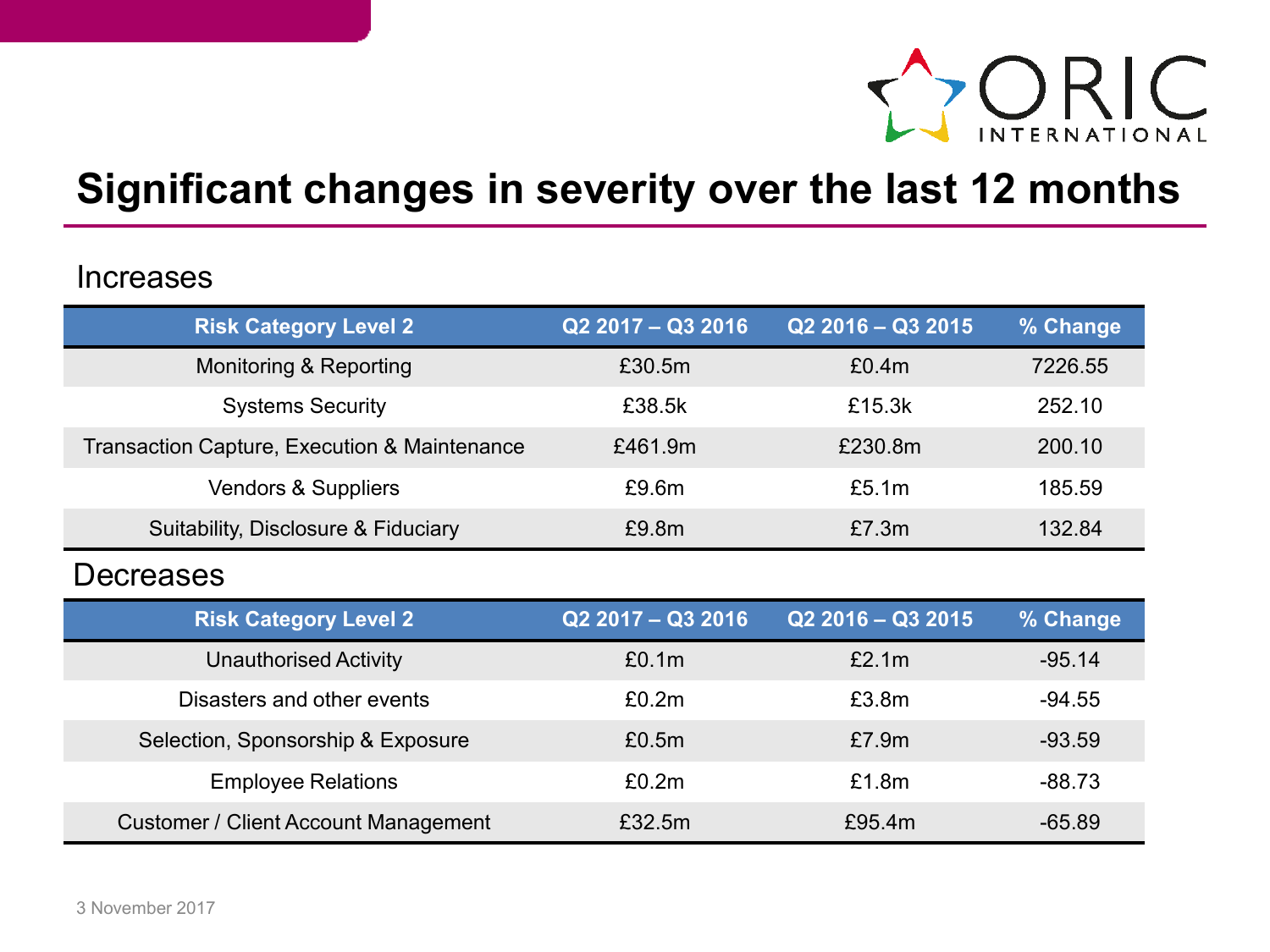

# Top 5 operational risks on the radar of insurance firms for the next 12 months

- 1. Cyber Security Risk
- 2. Regulatory Risk
- 3. Geopolitical Risk
- 4. Outsourcing
- 5. Conduct Risk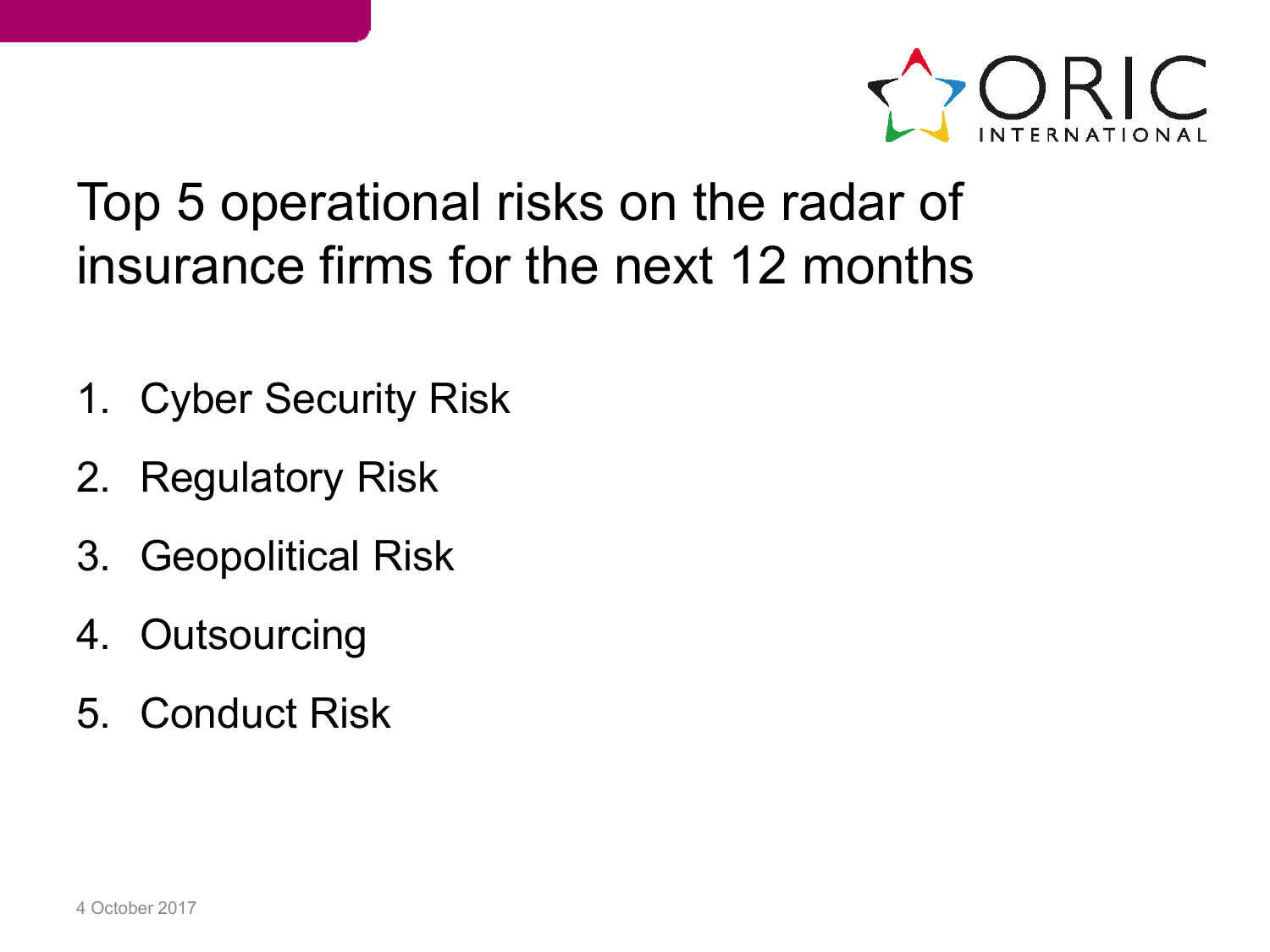

- Cyber service
- Third party risk management working group
- Emerging risks database and benchmarking tool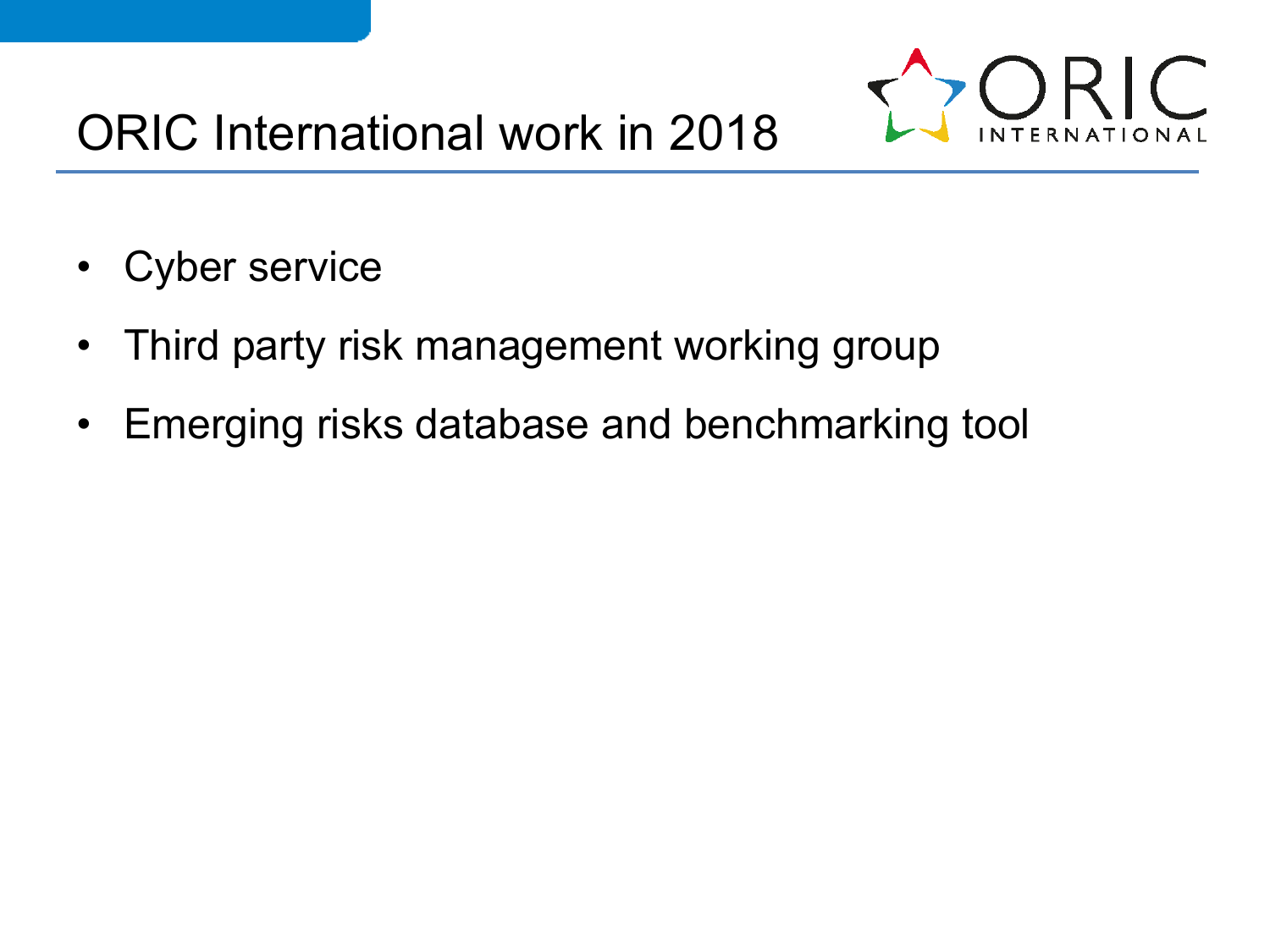# Key Benefits of ORIC International

A best in class framework & toolkit to help our member firms manage & measure operational risk

#### **Risk Intelligence**

- Databases & Libraries
	- $\geq 10,000+$  Anonymised risk events from our members
	- $\geq$  20,000+ risk events updated daily from the public domain
	- $\geq 180+$  detailed scenario assessments
	- $\geq$  2,500+ detailed KRIs & controls
	- $\triangleright$  Scaled dataset

#### • Analytics

- $\triangleright$  Inbuilt analytics in our purpose built system ORIS
- $\triangleright$  Detailed quarterly reports
- Personalised notifications
- $\triangleright$  Taxonomy service
- $\triangleright$  Industry Risk Profiles

# **Community &**

- Working Groups
	- Cyber Risk
	- $\triangleright$  Data Focus
	- $\triangleright$  Emerging Risks
	- $\triangleright$  Internal Modelling
	- $\triangleright$  Investment Management
	- **Eaders Forum**
	- Quarterly Member Forum
	- $\triangleright$  Scenarios
	- $\triangleright$  Standard Formula
	- $\triangleright$  Supply Chain Management
- Networking
	- ▶ 200+ Risk Professionals from 50 firms & subsidiaries
	- $\geq$  300+ External risk affiliates

## **Networking Thought Leadership**

- Best Practice Papers
	- $\triangleright$  Scenario Universe
	- $\triangleright$  Principles of Operational Management & Measurement
	- $\triangleright$  Creating Value From Risk Events
- Benchmarks
	- $\triangleright$  Scenario Analysis Methodology & Assessment
	- Capital Modelling Methodology & Benchmarks
	- $\triangleright$  Maturity Diagnostics
	- Correlation & Diversification Benefit Benchmarks
	- $\triangleright$  Emerging Risk Benchmarks

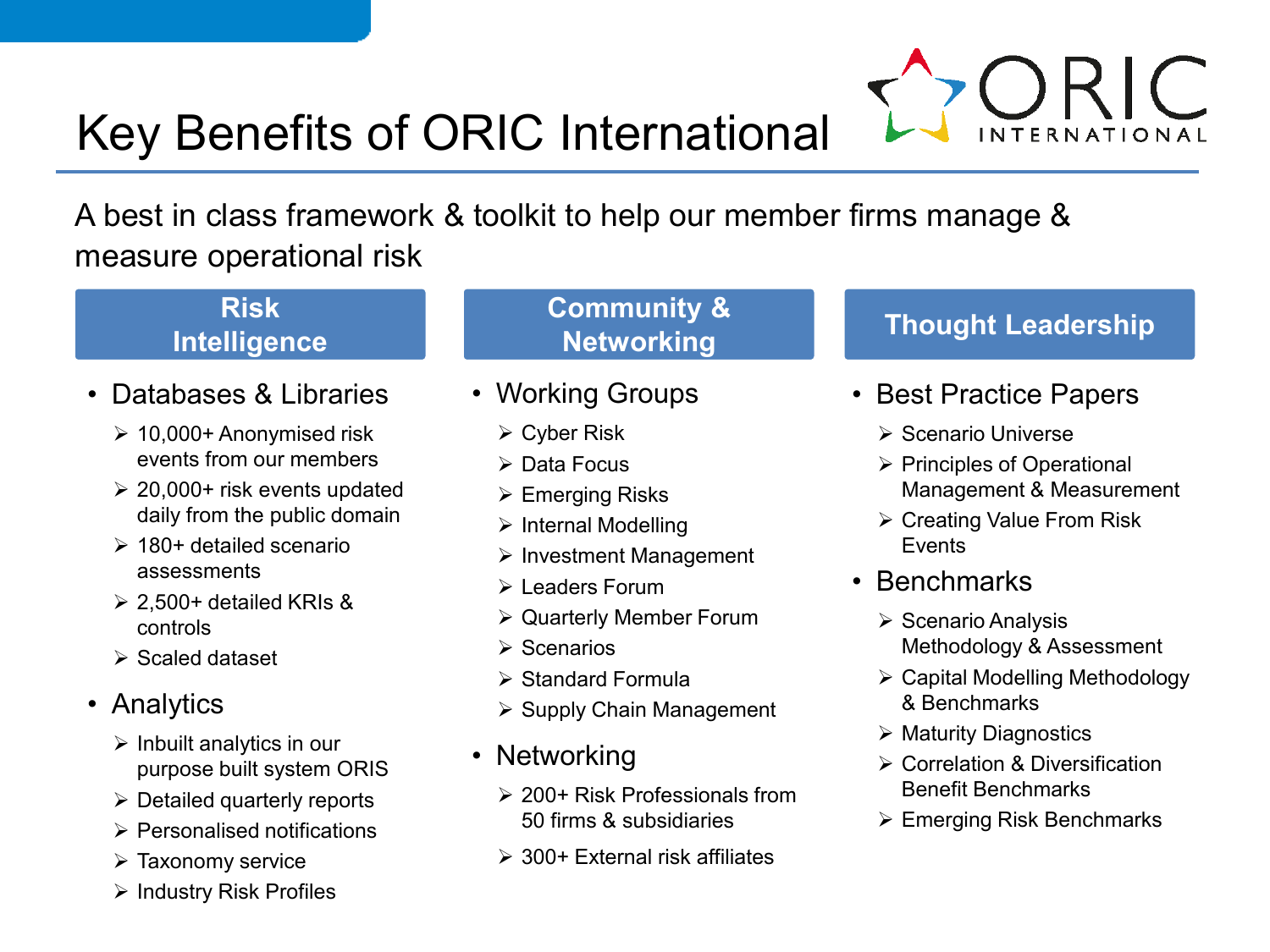

# Stay in touch

[Jenna.andrews@ORICInternational.com](mailto:Jenna.andrews@ORICInternational.com)

+44 (0)207 216 7355

[www.oricinternational.com](http://www.oricinternational.com/)

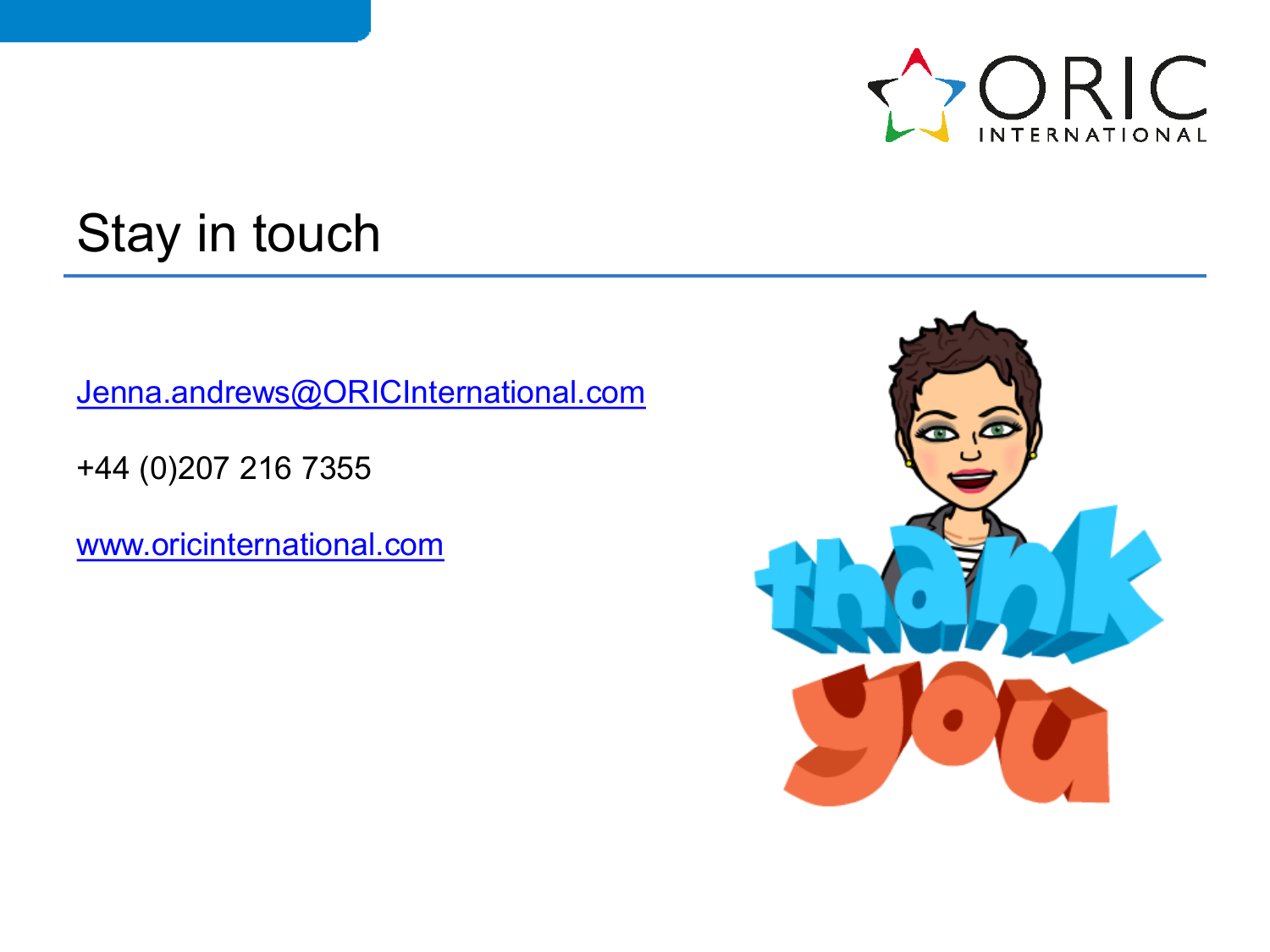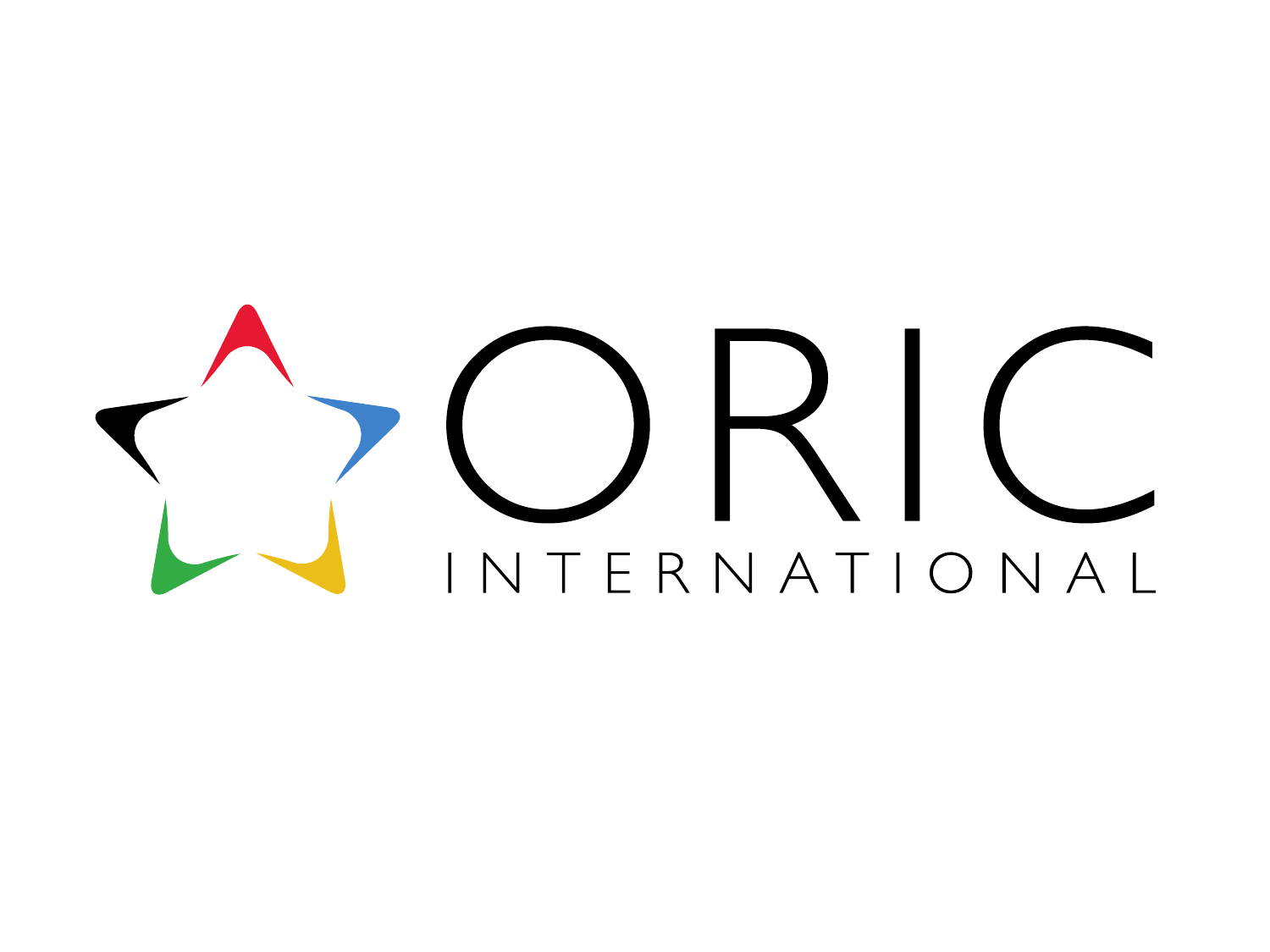

## **Near miss frequency over 12 months**